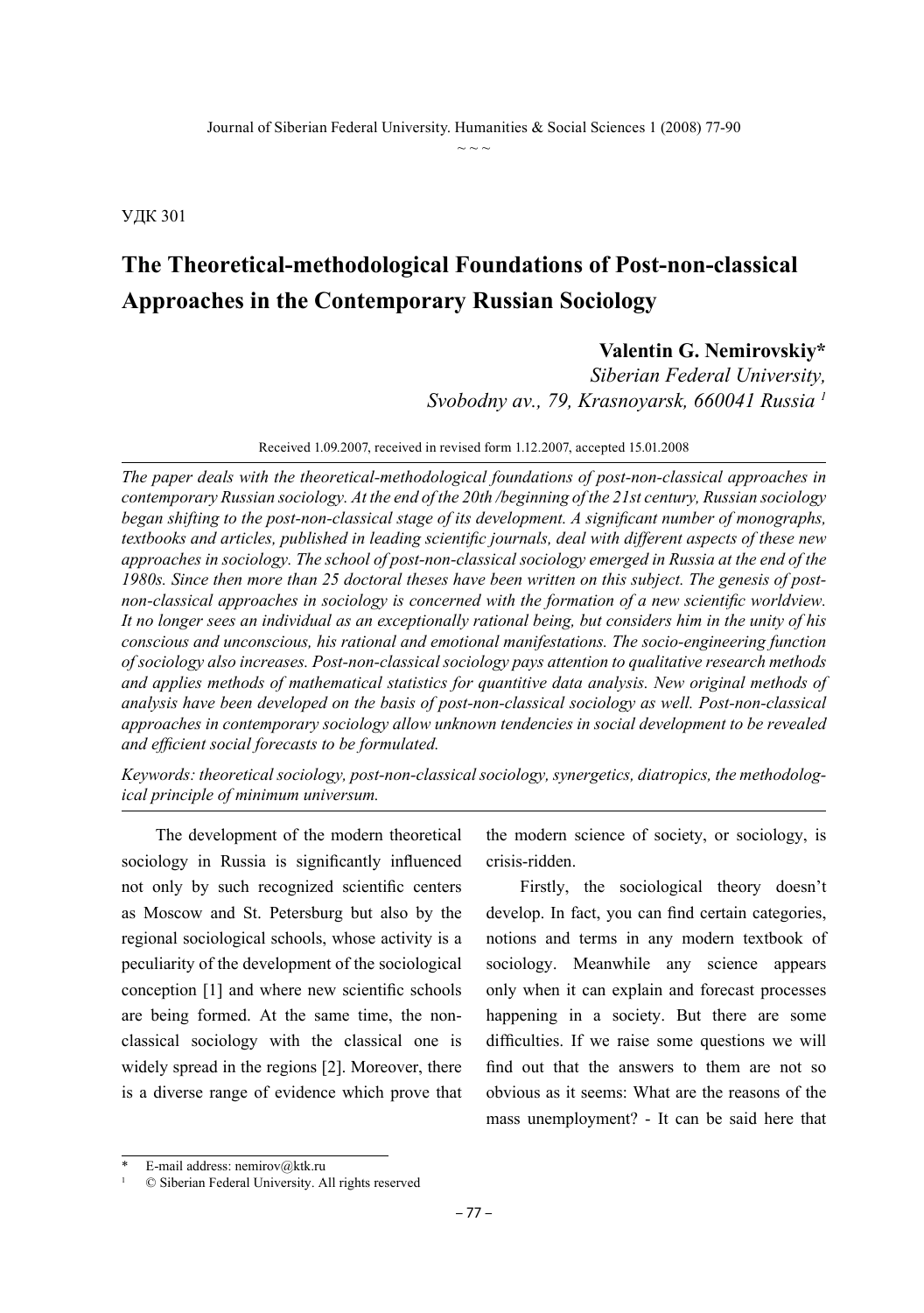economic forces are not so influential. What are the reasons of the demographic crisis and the high death rate? - It is obvious that the reasons are not only the low standard of living and poor ecology. Why did the population, especially young people and teenagers, turn out to be unprotected from the serious problem- drug addiction? - Without any doubt, the main reasons are not intrigues of the mafia and non-proper work of the law machinery.

The number of such questions is endless. But the answers to these questions can not be found in the majority of traditional textbooks of sociology which nowadays students use to study this science. Instead of this, there are detailed analyses of different sociological categories and definitions in these textbooks.

Secondly, the popularity of sociology is skidding in the society. The results of sociological researchers are being perceived to a greater extent by the modern Russian society as one of the forms of RP actions during an ordinary election campaign. Regular publications of the results of public-opinion polls in mass media (answers to such questions: "Has your life improved during the last year?", "How strongly do you trust the authority?", "How are you going to spend your summer holidays?" etc.) attract readers. In reality, summed up answers of the interviewed people do not correspond to their real opinions, intentions and actions. It resembles a response of a little known person to one of the civil questions like "How do you do?". For example, one of the latest public-opinion polls showed that "94% of the population worry about a growth of some infectious diseases and epidemics in Russia". This information was made public. So what will happen? Will people get rid of diseases? Will they become more concerned about their hygiene and choose healthy lifestyle? Will the publication of these figures make the state and municipal officials and deputies of different ranks suddenly increase allocations to the public health service?

Or will epidemics stop? No! Everything will stay the same.

It is quite another matter that in the modern Russian society sociology (as well as statistics) is often used as one of the forms of magic or rituals of shamans. Information for publication is collected in a strange way. After all we hope that our life will become better. But it will only lead to ordinary myths and the nousphere, cluttered with mental parasites. It is clear that many sociologists are now consultants in the managerial authority and commercial organizations. Without any doubt, they are of benefit. However, having experience of such a job and communicating with such consultants we can say that successful consultants rely not only on the results of researches but first of all on their knowledge, talent and intuition.

Thirdly, the modern sociological theory, as well as its methods, can not always explain and analyze real reasons of the processes happening in the country. Nowadays sociologists use the traditional system of public-opinion polls which is not often fruitful. It is not accidental that qualitative methods of researches (for example, a focused group interview so called "focus groups") are becoming more popular among scientists. However, they are not also fruitful.

Fourthly, sociology was virtually divided. On one hand, it is particularly an academic science with its representatives who give courses in universities, sit in academies, get different grants and publish monographs. On the other hand, sociology is a group of business men who use sociological methods (first of all, public-opinion polls) in order to raise money with the help of marketing and election researches. The results of such research are often published in the form of ulterior commercial and political advertising.

Obviously, there can be mentioned more evidence of crisis of the sociological theory. We believe that the reason of the crisis and decomposition of sociology is a crisis of the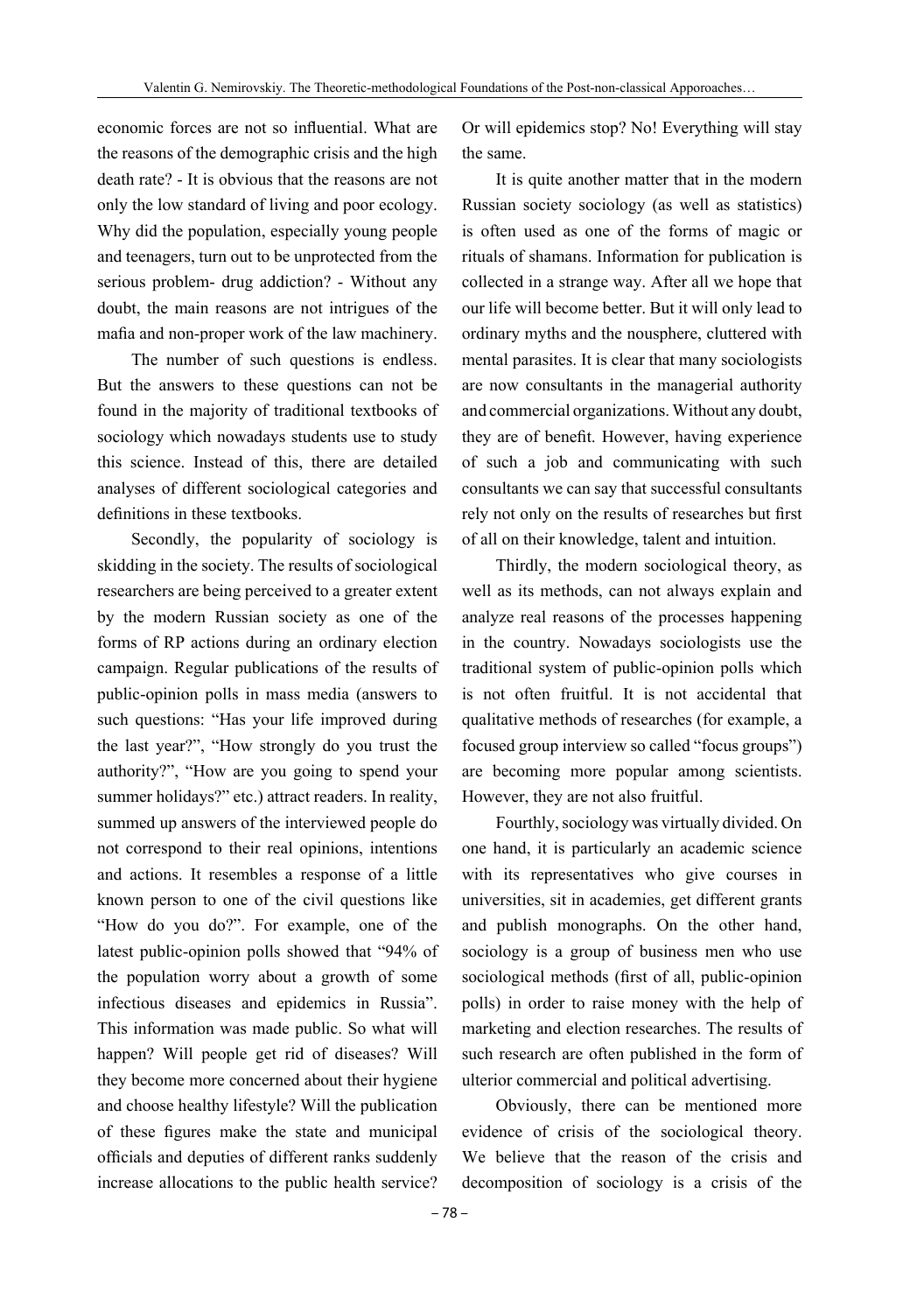conceptual apparatus as well. But the main thing is not only to accentuate the juncture of things. The major task is to find ways for further development of the Russian science of society.

At the end of the XXth and at the beginning of the XXIst century, Russian theoretical sociology had a tendency of transition from classical stages of development to nonclassical and postnonclassical stages of development. That is why, a study called "Wave processes in the social development" should be mentioned due to the fact that it contains information about social dynamics which is analyzed according to the synergic approach [3]. Modern approaches of studying the society ("nonclassical" sociology) are based on the recent scientific view of the world and are evolving in the context of vitalistic sociology. The system sociogenetics [4] evolves on the basis of the analysis of social self-organization according to synergetics [5]. Also it is essential to mention the elaboration of system dynamics, catastrophe theories, synergetics in the characterization of mathematical models of the dynamics of social processes [6], theories of cycles and sociogenetics [7], theories of measuring structural integrity and disharmony of social systems [8]. The advanced paradigm of sociological studies of spiritual life is formed up on the basis of Russian cosmic consciousness [9], the concepts of Christian sociology and anthropology [10], the principles and regulations of Integral sociology based on "spiritual materialism" [11].

It is accepted to believe that sociology has passed three main stages of its development and during these stages scientists changed the conception of sociology several times [12]. As a result, three original sociological cultures were formed. These cultures are also called the styles of professional thought of sociologists: the classics, the moderne and the post-moderne. It would be better to expand this scheme so it would contain: 1) the protoclassics, 2) the

classics and the neoclassics, 3) the moderne, 4) the post-moderne, 5) the universum approach. The conception of the first four stages is wellknown, but the fifth stage should be considered in more details. It should be mentioned here that the scientific picture of the world is not directly connected with the sociological paradigm, but by means of cognitive models. These models are methods which scientists of different professions use to organize and explain their specific ideas and similar outlooks. Contemporary science employs 5 cognitive models: the scholastic model (which interprets the nature as a text or a code), the mechanistic model (the nature is a mechanism or a clock), the statistic model (the nature is a balance of averages), the system model (the nature is an organism), the diatropic model (the nature is a garden or a fair) [13].

These cognitive models dominated during different periods of time and in different countries, but in fact all these models can always be found in the science. During the last decade the statistic cognitive model is changing to the system one. But the system model does not completely correspond to the new scientific picture of the world. The diatropic model is formed on the basis of this picture. Moreover, the diatropic model does not substitute preceding models; it is rather a continuation of their development and interaction. So G. Galilei and J .Kepler interpreted the world as a book, I. Newton and P. Laplace - as a clock, Ch. Darwin and J. Maxwell - as a balance of chances, V.I. Vernadsky and E. Yanch - as an organism. Following G. Leibniz who easily used all five models, scientists of the near future will probably interpret the world as a garden.

Nowadays a new picture of the world is being formed. It is based on connection between oriental and western ideas, on the unity of rational perception and a flight of free imagination and intuition. The line ideology is being replaced by the discrete one. It is perfectly shown in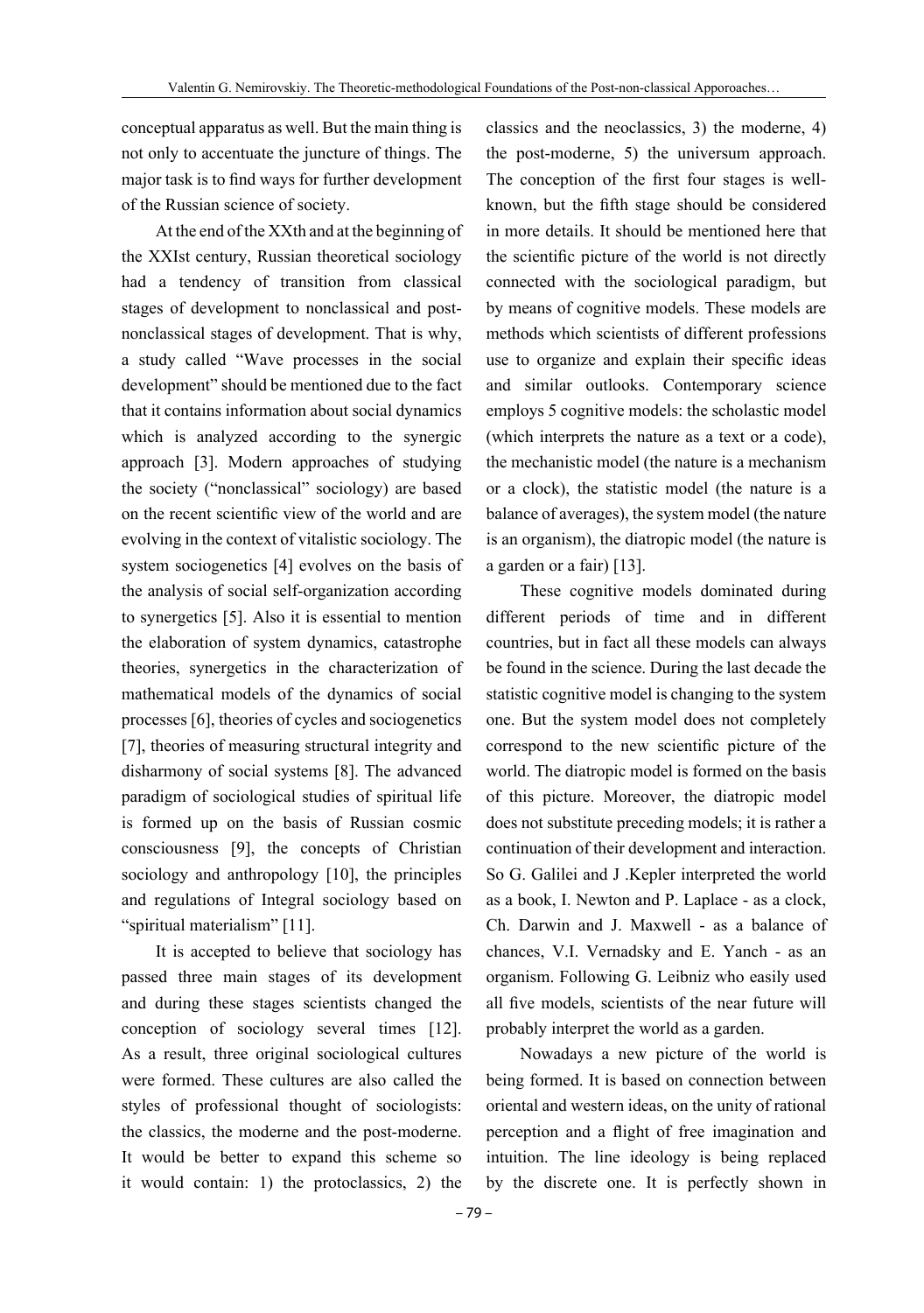videos: an incoherent and instantaneous picture. Evolutionism, which explains everything by categories of need and chance, and an automatic perception of causality give way to selforganization. The monocentrism is being replaced by polycentrism and the uniform motion - by the principle of pulsation.

Today the theoretical sociology in Russia develops due to taking the western sociological theories as the most modern and, at the same time, classical theories. But under such positive conditions we should remember that not every conception of foreign sociology can sufficiently reflect ever-changing social reality. Now the situation in the world is different than it was when the materialism was rising and flourishing. The capitalism with its bourgeois and proletarian materialism gives way to the post-capitalism with a new class structure and post-materialistic ideology. At the same time, they naturally give rise to new sociological theories (it must be said that in the framework of a new scientific picture of the world there is a well-known sociohumanitarian theory elaborated by L.N. Gumilev, and this theory is called ethnology). Sociology is not a congealed science, it is constantly developing. As S.G. Kirdina says "during the preceding decade there was a rise of new sociology which had given up former conceptions, this new sociology develops new approaches, conceptions and paradigms on the basis of free study of ever-changing social reality" [14].

The nonclassical sociology in Russia is derived from two main trends: "firstly, there is an obvious tendency of setting new sociological paradigms; secondly, there is a nonclassical modernization of the great classical sociological theories" [15]. This process is examined in the studies of A.I. Subetto in terms of sociogenetics [16]. This author also came to the conclusion about the transition of sociology to the nonclassical stage of its development. According to his opinion,

"nowadays, a category of nonclassicalism is undergoing a great evolution of its content. Having appeared as a symbol of revolution in the foundations of physics, first of all – because of the N. Bohr complementarity principle, and then having evolved in terms of cosmological and anthropical principles with the developing synergetics and system genetics contributed to the new nonclassical creationism without God in the foundations of modern science – science analysing the laws of "selfcreating nature" (for instance, according to I. Prigozhin`s "physics of arising"), the category of nonclassicalism is increasingly getting the content of revolution in the foundations of civilizational development, and as a result, in the foundations of human and social being in itself" [17].

In our present view, Russian sociology (and overall – the world sociology) is about to make a breakthrough to the new possibilities caused by the formation of the new scientific view of the world. The prediction of this breakthrough takes place in the studies of native and foreign historians of sociology. Sociogenetics is the foundation of the internal line of development of the nonclassical sociology. Precisely, sociogenetics permits one to get an insight into the unity of organization and development of social medium, to understand the role of an individual in this development and realize the correlation of his vitality and his vital space. New matters are updated by the nonclassical stage of development. Sociology is represented as "the sociology of noosphere". In his studies of the noosphere, V.I. Vernadskii payed attention to the noosphere epoch's cooperative type motivated by the necessity for the control of progress related to the new global integrity called "humanity biosphere".

Apart from nonclassical approaches, there are also post-nonclassical approaches [18] in the Russian modern social cognition. In Russian sociology, they were notified for the first time in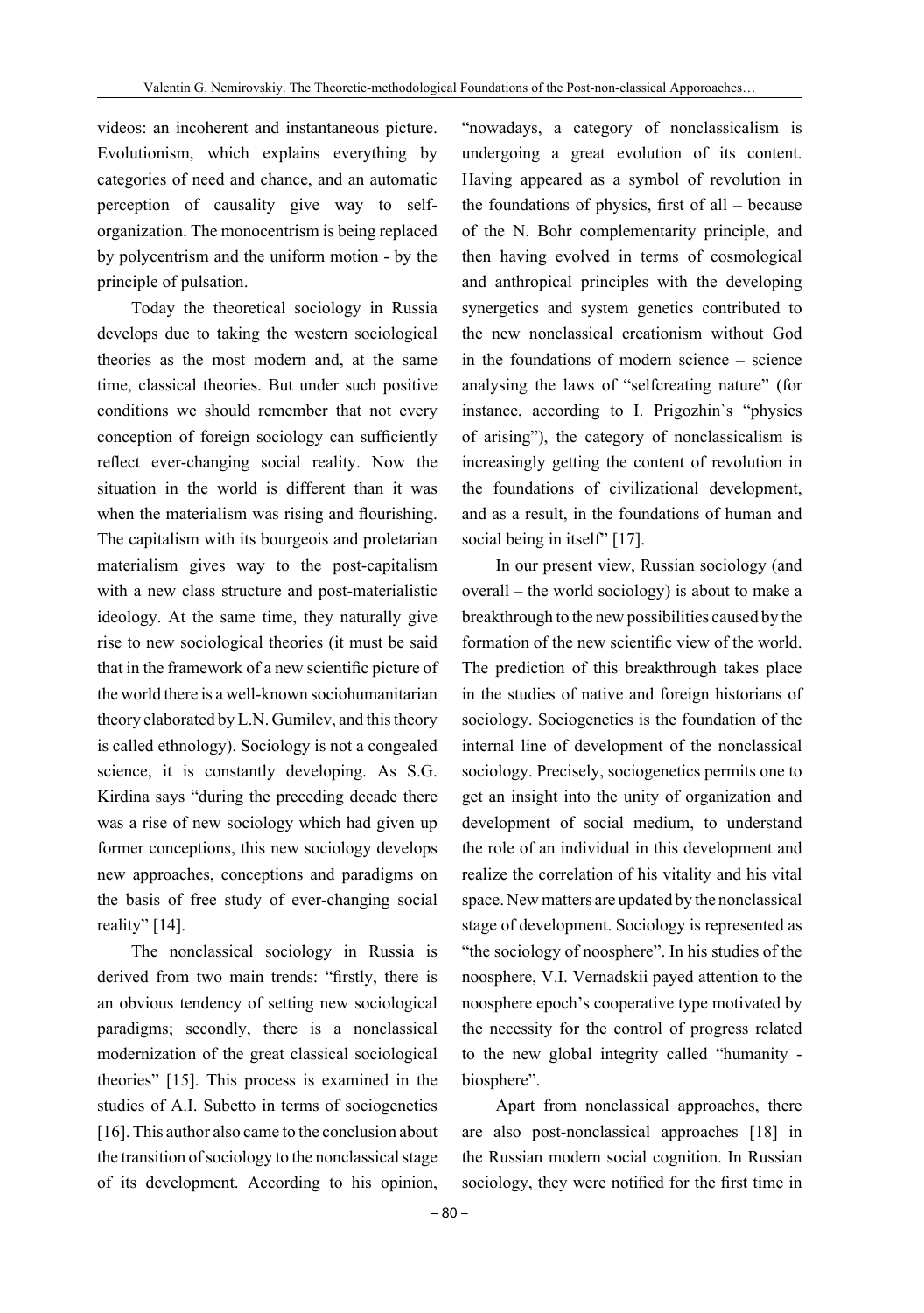the studies of V.G. Nemirovskiy in terms of the universum sociology [19].

Nowadays there are different notions about the specific features of the nonclassical sociological theories in the Russian sociological literature and in the sociophilosophical literature. Thus, according to the V.N. Turchenko's opinion [20], in contrast with the classical science, the nonclassical science admits the need for combining rational and conceptual ways of cognition and experimental and intuitive ways of cognition; it admits the appropriateness of using nominally correct solutions being beyond the scope of classical conditions of correctness; it admits the objective type of uncertainty and principal unpredictability of systems' development being in state of chaos and vicinity to bifurcational points; it admits the necessity to take into consideration the complementarity principle and the cross impact of object and subject in the cognitive activities; it admits the possibility of selforganizing material systems and extemporaneous appearance of peace from chaos and vice versa – the statistically distributed type of knowledge about nonlinear and chaotical processes; it admits the need for overcoming interdisciplinary barriers and integration of scientific knowledge; it admits the necessity to make allowances for defining, solving and interpreting scientific, moral and ideological factors.

Incidentally, Turchenko points out that it doesn't mean that the classical science is denied by the nonclassical science. Principles of both sciences should be used in solving specified types of cognitive problems. In accordance to the correspondence principle formed up by N. Bohr, the old theory may be included into the new and more fundamental theory as a particular or utmost case. Though, due to our conviction, Turchenko unappropriately combines the characteristics of the nonclassical stage of development of sociology and the post-nonclassical stage of development of sociology, groundlessly interfusing the essential features of each of them.

We consider M.Y. Reznik's approach to be conceptually more valuable. He uses some sort of relations between the cognizing subject and the object of cognizing as a foundation for distinguishing specific features of different stages of the development of social knowledge. It is impossible to deny the fact that there is a linear connection between the subject and the object of cognition on the classical stage in the social science which eliminates the direct examination of inverse impact of object on the cognitive process. The nonclassical stage is characterized by including one more element – other subject in the correlation of subject and object. Specifically, scientists are interested in the social context of cognitive activities, they take into account limitations and errors caused by the belonging of a researcher to different social groups and institutions. The methods of "mild" methodology are more often used making it possible to fix qualitative parameters and characteristics of an object (biographical method, questionary and test methodics). The distinctive peculiarity of the new post-nonclassical stage of the development of socioscientific knowledge is a complex interdisciplinary and problematically-referable type of research. Thus, the social science rejects monosubjectiveness and narrow-disciplinarity; it confirms ontological pluralism and gnoseological relativism [21].

A number of philosophers are supporting the views of V.S. Stepin [22]. They similarly define specific features of post-nonclassical approaches. For instance, V.I. Arshinov and V.G. Budanov consider the process of derivation of postnonclassical science as a self–organization of interdisciplinary knowledge. According to their opinion, the post-nonclassical science not only designates the boundary of deterministic view of the world referable to the potential hierarchy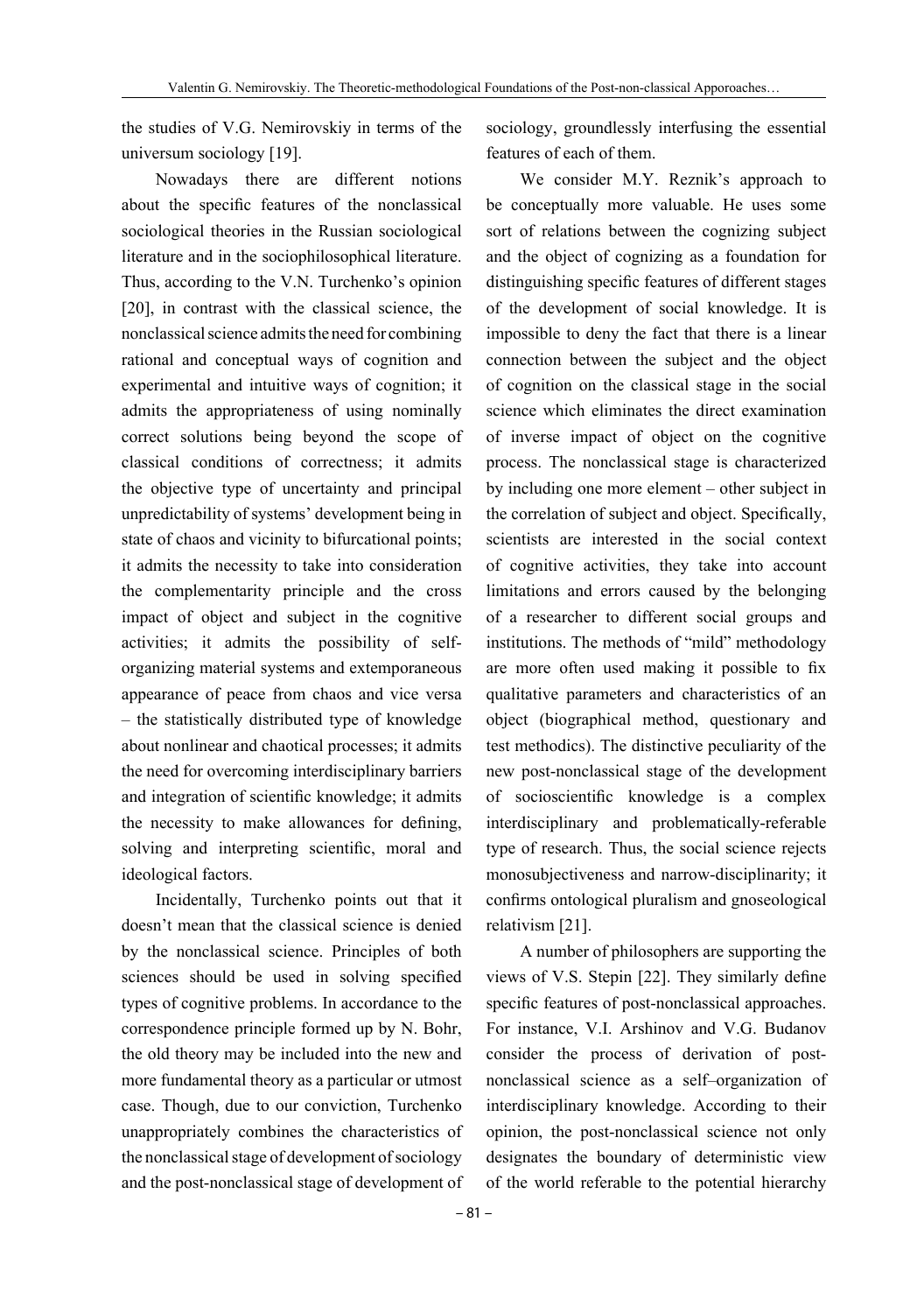of laws of being but also organically includes practical wisdom of tradition in its discourse. The anthropical observer is immersed in the process of communication in the post-nonclassicalism involving culturally-historical dimension of event – the act of observation in the context, delocalizing the event not in the physical but in the historical or conceivable time with the help of reflection on the previous experience and hermeneutical reading the text of nature.

The authors introduce the conception oft post-nonclassical epistemological space which contains synergetical subject. In addition, the need for introducing the conception is caused by the very circumstance that synergetics as an interdisciplinary trend also includes the philosophical dimension and the communication of philosophical tradition correlating it somehow with the advanced postmodernistic paradigm which does not contain the subject beforehand, but the subject appears and does not establish, it is established in a diversity of self-transcendences and communication practices. According to their opinion, post-nonclassical epistemological space is formed up by a situation of interdiscipline in which "synergetical" subject [23] is selfactualized.

Without making a detailed discussion about the differences between nonclassical and postnonclassical approaches, let us pay attention to the next significant moment: many people consider synergetics to be the essential part of both the nonclassical and post-nonclassical science. Obviously, this problem should be examined more carefully, because synergetics has already come firm in daily "use" of sociological and sociophilosophical research [24]. "Compromise" approach is considered to be identical. Synergetics becomes the main link of scientific analysis of social world exactly on the nonclassical stage of the development of social knowledge. It does not become less significant as a methodological pivot

– 82 –

of social science on the next post-nonclassical stage. However, at this stage the emphasis is placed now upon the consequences of synergetical approach and its further development. For example, the notion of world as a hologram in the fractal approach.

Apart from synergetics, the N. Bohr`s complementarity principle is the basic principle which unites the nonclassical and postnonclassical sociology. It is based on the using of interdependent classical concepts in terms of so-called complementary pairs. Such an approach of the research of human psychics in the unity of its conscious and unconscious elements is exactly originated from the ancient Chinese model of Yin-Yang and the Buddhistic unambivalence principle. Both of structurizing elements as different states of the same thing are found out in Mahayana Buddhism; they can be called point (corpuscular) and linear (wave). Consciousness is an instantaneous, point display of the ocean of unconscious. Each moment of consciousness contains the past, the present and the future; the moment (kshana) is also an eternity as a point is a compressed Universe. They are the essence of the same "me", they are just in different states of: phenomenal and unphenomenal world [25].

Hence, there is a conclusion about the correlation of human consciousness with a substance and the correlation of unconsciousness with a field. In other words, a man is a unity of protein-nuclein form of life and field form of life. Such conclusions were made by V.P. Kaznacheev - the academician of the Academy of Medical Science of the USSR, who proved that so-called "weak ecological connections" [26] are realized with the help of field foundations of biosystems.

The researches of American psychologist S. Grof are based on the N. Bohr`s complementarity principle. Consciousness used to be defined as a product of physiological processes of brain. In the light of new research it has become obvious that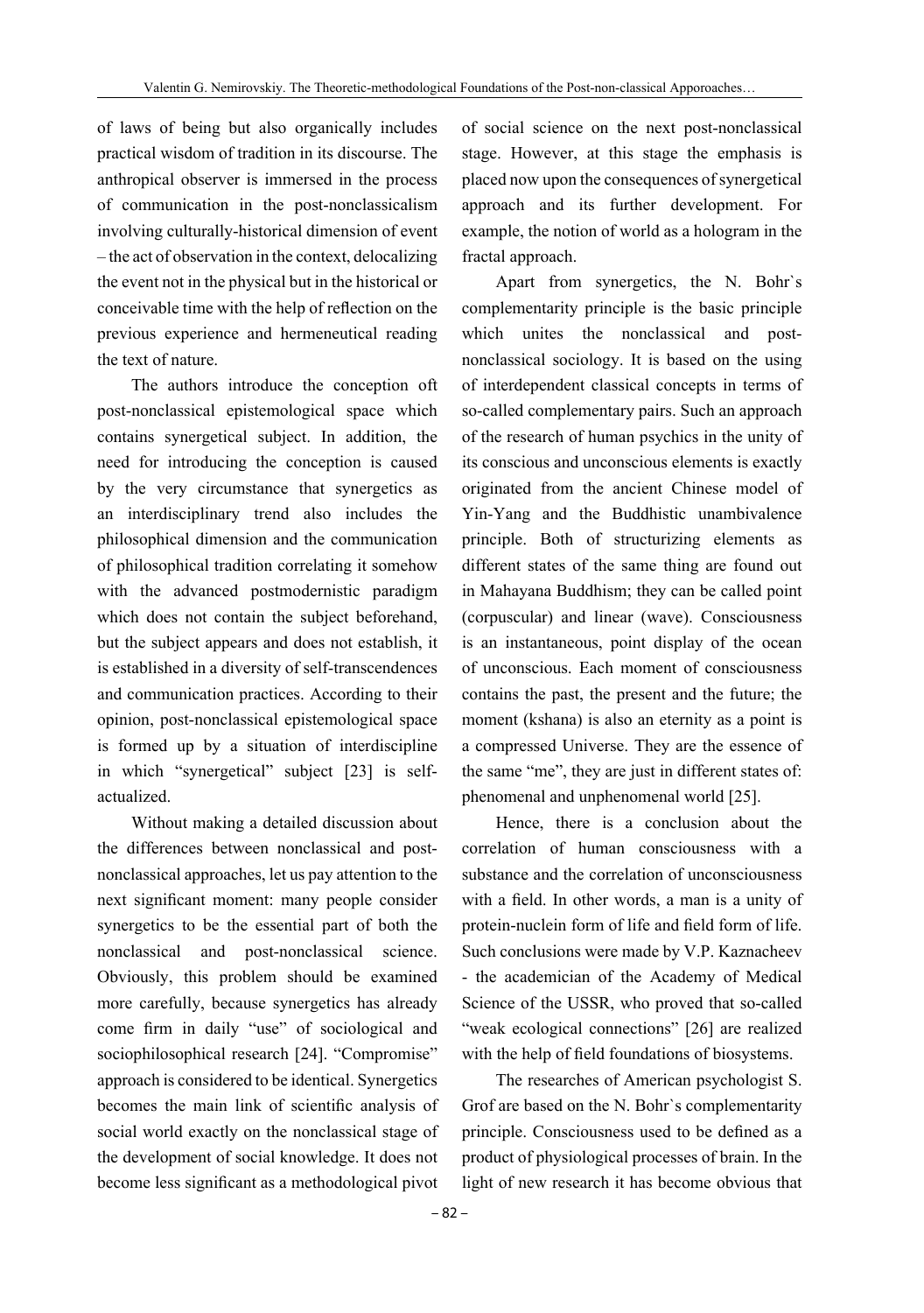the traditional image of a man as a biomachine has become obsolete. As for the modern view of a man, it absolutely coincides with the ancient mystical tradition: a man can function as an infinite field of consciousness under specified circumstances. This consciousness overcomes the bounds of body, space, time, cause-and-effect relations. Such a conception about a man quite coincides with the opinion of contemporary physicists, who found out "particle and wave paradox" while examining the properties of light and materia.

From the positions of classical logic, it appears to be absurd. However, according to Grof's opinion, there are all reasons for speaking about ambivalent human nature. Sometimes, it can be explained mechanistically, when a human being functions as a physical body. But sometimes, a quite another image appears as if a man can function as an infinite field of consciousness being able to exist beyond substance, time, space, causation. Consequently, the paradox defined in accordance with substance in physics is important for complete explaining of the phenomenon of human being: a man is simultaneously a material object (biomachine) and an infinite field of consciousness.

A Leningrad sociologist N.K. Serov also speaks about field structures of personality drawing a parallel between similar contemporary terms and ancient notions like "soul" and "spirit". Moreover, he thinks that physical medium of overconsciousness – superconsciousness (which "is responsible" for creative intuition) is some collective force field which is created in involuntary physical communication of people and perceived by brain at the unconscious level [27].

Furthermore, it is necessary to point out specific peculiarities of post-nonclassical sociology. Specifically, it is wrong to define synergetics as some comprehensive metatheory. There are a lot of limitations for using it while

describing processes of natural and especially social development [28].

Another peculiarity of post-nonclassical science is distinguished by V.S. Egorov. According to his opinion, monomaterialism (materialism of K. Marx and F. Engels with the principle of determinism inherent in them, i.e. causal dependence of the present on the past and causal dependence of the future on the present, and the principle of reductionism) is completed itself as an outlook conception. Overcoming outlook conception about materiality of the world means complete changing not only of mathematical and physical notions but also of the very principles of these sciences. As a result, in the XXIst century, humanity would face the need not only for integration of sciences but also for integration of different ways of cognizing the world: a myth, a religion, a philosophy, mathematics, science, literature, art [29].

Due to this fact, let us pay attention to the Russian cultural philosophical tradition. It is typical for this tradition to put an emphasis on the spiritual and moral world of a man, and on existential, religious and moral problematics. The tradition defines both a man and a society as an essential part of the nature and the cosmos; it tries to go beyond the scope of daily existence to the infinite world of transcendence. First of all, it is a matter of Russian anthropocentrism and integration philosophy. They mostly predicted the formation of the new scientific view of the world. Nowadays, similar principles and approaches are developed in the West in terms of cybernetics, synergetics and other trends of system analysis.

It is necessary to say that the concepts of Russian cosmic consciousness are also corroborated and examined in the studies of contemporary western scientists. For instance, it can be found in the studies of I. Prigozhin and representatives of his school of dissipative structures, in the studies of F. Daison (considering himself as a follower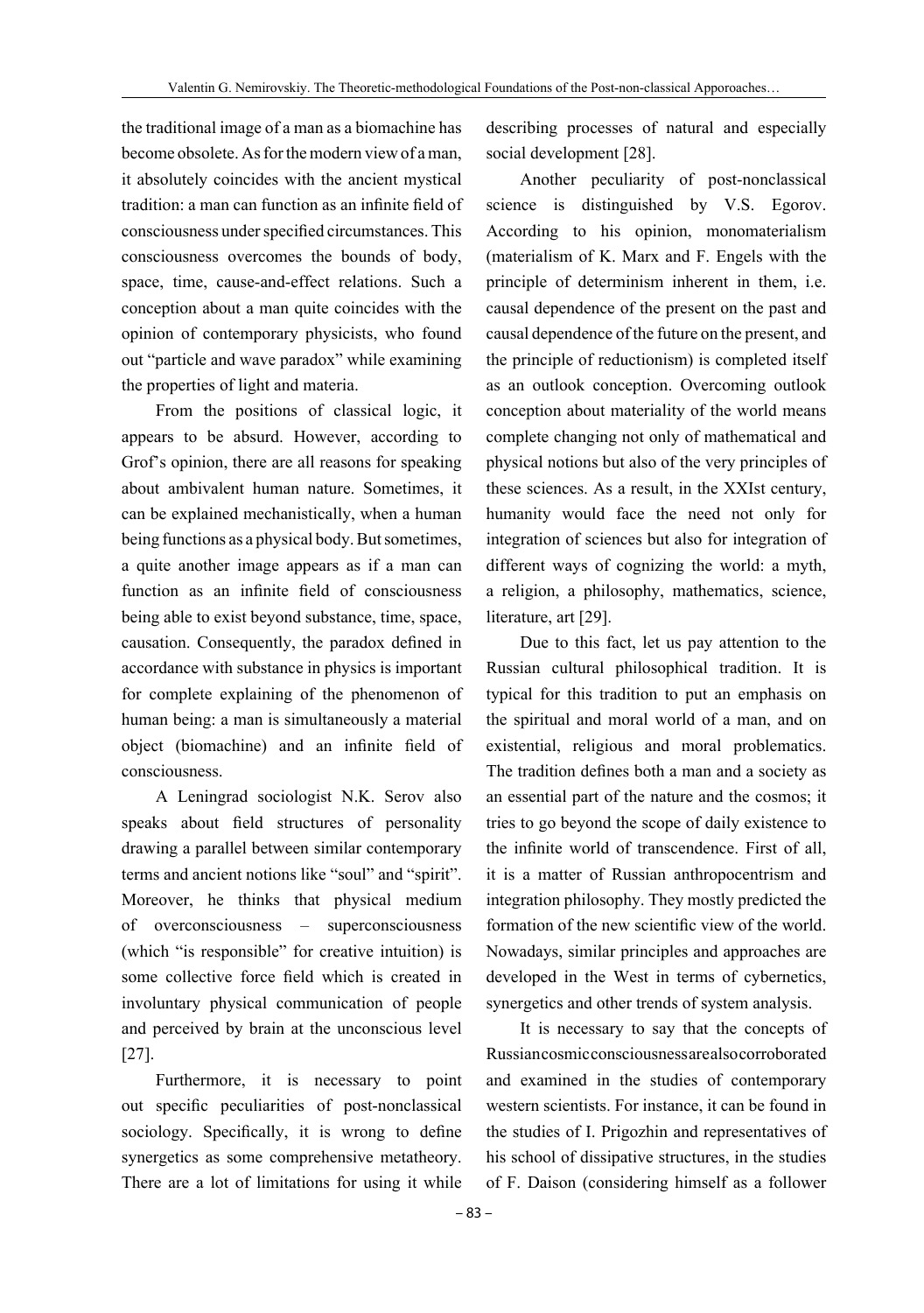of K.E. Tseolkovski) about cosmic conditions of life existence, etc. The model of astrophysicist and system theoretician E. Yanch is considered to be interesting, reproducing some regulations of Prigozhin's theory. Yanch strove for making regular succession in self-organization of the universum from the moment of Great explosion (according to the views of many contemporary scientists, it made the beginning of our Universe) to the moment of appearing and evolving life on the Earth and the following developing of humanity.

Diatropics (from the Greek word diatropos – various, diverse) takes a particular place in postnonclassical perception. It is the science about variety, in other words, the science about common properties of resemblance and distinction that may be found in great aggregates of the objects. The new scientific view of the world begets diatropic. It is very important to emphasize, that this picture is connected with the social paradigm not in a direct way, but via cognitive models. The last ones represent the methods of accumulating and interpretation of concrete material by the scientists of different professions and similar world outlook. As it was previously said, there are five cognitive models that are typical for the contemporary science: scholastic, mechanistic, statistic, system and diatropic model.

Diatropic cognitive model attracts attention to common properties of varieties irrespective of the nature of elements, which form the multitude. According to U.V. Tchaicovski, the main notion of diatropics is a range as well as for experimental and observant sciences it is a fact. The fact is not reasonable beyond the illustrating scheme in the same way, a range is not reasonable for diatropics without comparison with another range but the ranges for comparison may be taken from different areas of knowledge. Such a comparison is an elementary procedure of diatropics, and the range may not be an integral system - quite

often it represents a simple ordination of the studied multitude. Based on such an operation an archetype may be marked out, it is a generalized image of the studied object that is a structure of a bird, a tree, a society or a social institution (the very generalizing archetype is the diatropic principle of minimal universum [30] which was elaborated by us in 1991). At the moment a new school of postnonclassical sociology - the universum sociology is being developed on its basis [31]. It has a lot of followers.

Contemporary sociology becomes more and more interdisciplinary and deideologized not by chance. The understanding of the complex, multivariate and multilayer character of human existence becomes deeper. For instance, thanks to the successess of social biology, zoo psychology and ethology, the distinction between animal's and human being's social life is being elaborated in the science. Many social needs are common not only among people but also among animals. The same thing may be said about elements of abstract thinking as well. It means that a human being's distinguishing feature as a tribal creature is not just a social aspect (animals, even insects, for example, bees, ants, termites form quite complexly organized societies), but a spiritual aspect, which means a talent for creation, an aspiration for supreme values.

So the society is the integral part of the highly organized Universe that is connected with its other parts. Social reality is the reflection of spiritual reality, where the sources of social life are contained in. Our society is a self-organizing system and it is evolving in compliance with moral rules. The rules are conveyed in the diatropic principle of minimal universum. The last one conveys the smallest number of peculiarities that are necessary for the description of any developing system. We used the diatropic principle for "the comparison of ranges" and the ranges are taken from different areas of the scientific knowledge.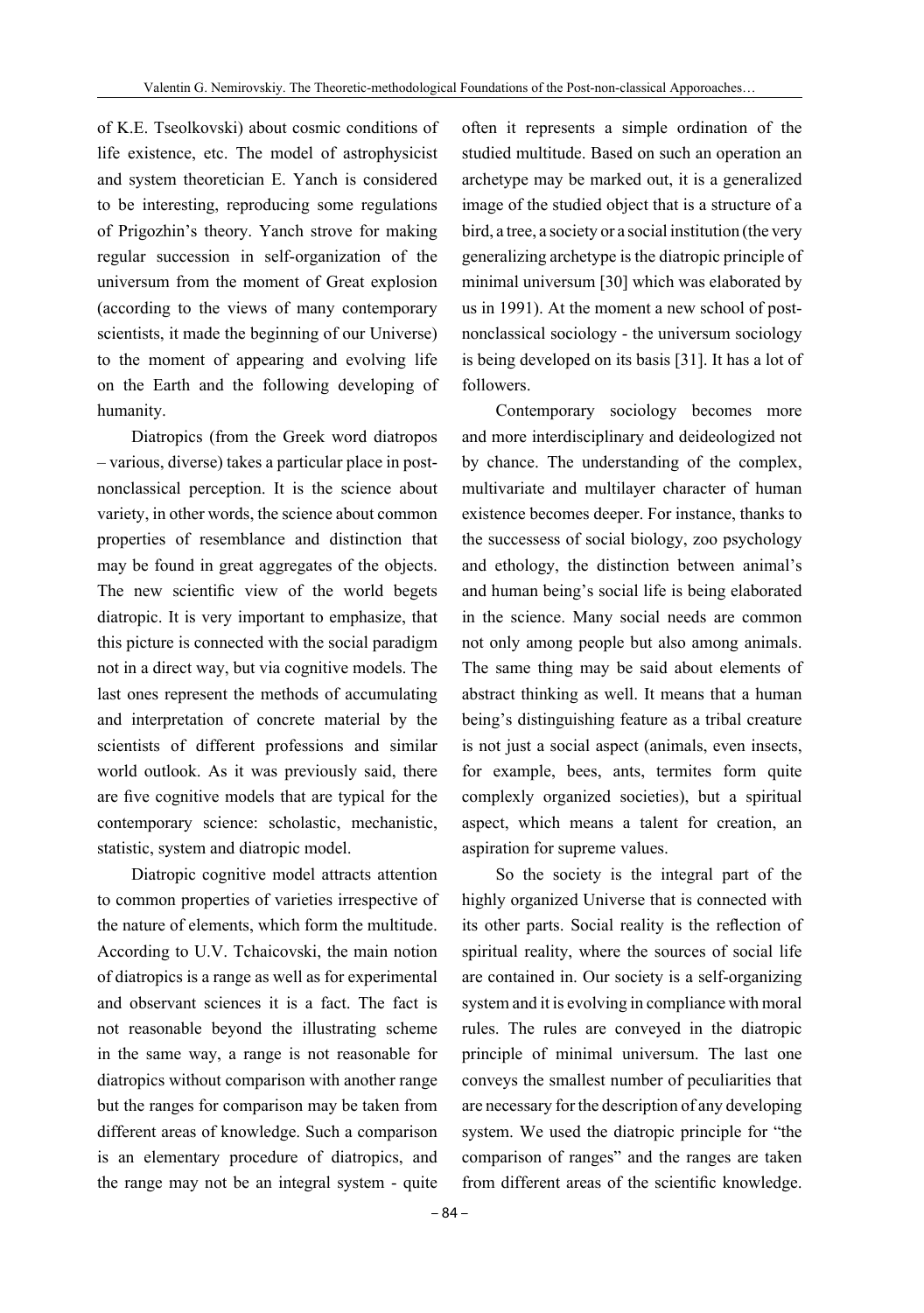The archetype appears as a result of such comparison. It is a special matrix which reflects the rules of the development of the material objects. In short terms, it may be described in such a way: two elements, three levels, five conditions, seven layers, twelve qualities. The described matrix may be "put on" any society or its element for the definition of its structure or dynamics.

As everybody knows, sociology is connected with psychology to a great extent. They are connected in the studying of motivation, mass behavior, mechanisms of socialization and in many others aspects. That is why it is significant that the similar situation exists in the humanitarian branch of science which resembles sociology. With the preservation of different branches of classical psychology, transpersonal approaches, that reflect the development of the nonclassical stage of this science, become more popular. It is a known fact the founders of transpersonal psychology are a Swiss scientist K.G. Jung and the originator of the humanistic psychology A. Maslow. Their ideas were developed in the works of S. Grof, R. Assagioly, Ch. Toich, K. Wilber, and L. deMause etc. In Russia the ideas of transpersonal psychology are developed by V. Maikov, V. Kozlov, E. Faidysh. The books of A. Nalimov, M. Sherbakov are also well-known.

This school of psychology studies transpersonal feelings (i.e. feelings when the sense of self-identity exceeds the bounds of personality and involves the humanity as a whole, the life, the spirit and the space) and things that are connected with them [32].

Unfortunately, the followers of nonclassical sociology as a rule do not mention the fact that classical psychology does not correspond with nonclassical sociology. But it should be emphasized that according to nonclassical sociology the problems of "sociology of faith", the social unconsciousness, socio-psychological archaeology are brought up in a new way. In fact,

the methodological approaches that are incarnated in nonclassical sociology correspond to the approaches of transpersonal psychology.

In recent years a number of considerable changes have appeared in the great diversity of the theories of "the transpersonal project". A striking example is the work of H. Ferrer. The author criticizes intrasubjective empiricism that came from empiricism science, influenced the transpersonal theory and deluged it with inappropriate demands of reproducibility, verifiability and falsifability. These demands connected the transpersonal theory with the Age of Enlightenment, which produced the classical science. The attempts to confirm the scientific status of transpersonal approaches as classical ones did not correspond to the logic of inner development of these branches of science. Ferrer proved that "transpersonal and spiritual phenomena represent not individual, inner feelings but the events of participation (i.e. the beginning of the transpersonal being which may happen in a man, a correlation, a community, auto identification or a place)". The author suggests "to transfer the whole transpersonal project from the intrasubjective basis, fit for the subject-object model of perception, to the basis of participation, free from rusty Cartesian chains" [33].

As we see, such interpretations bring together the aspect of transpersonal psychology analysis and the modern post-nonclassical (universum) sociology to a great extent. They concentrate the attention to different forms of subject - subject relations, the participations the investigator in the studying being.

Moreover there is an obvious transfer of transpersonal approach to the diatropic model of perception. Particularly, there is a refusal of the conceptions about spiritual liberation as a comprehension of some Common Truth or a supreme spiritual reality. Some kind of "The ocean of Liberation" is offered. Ferrer gives the following picture: "every spiritual bank has an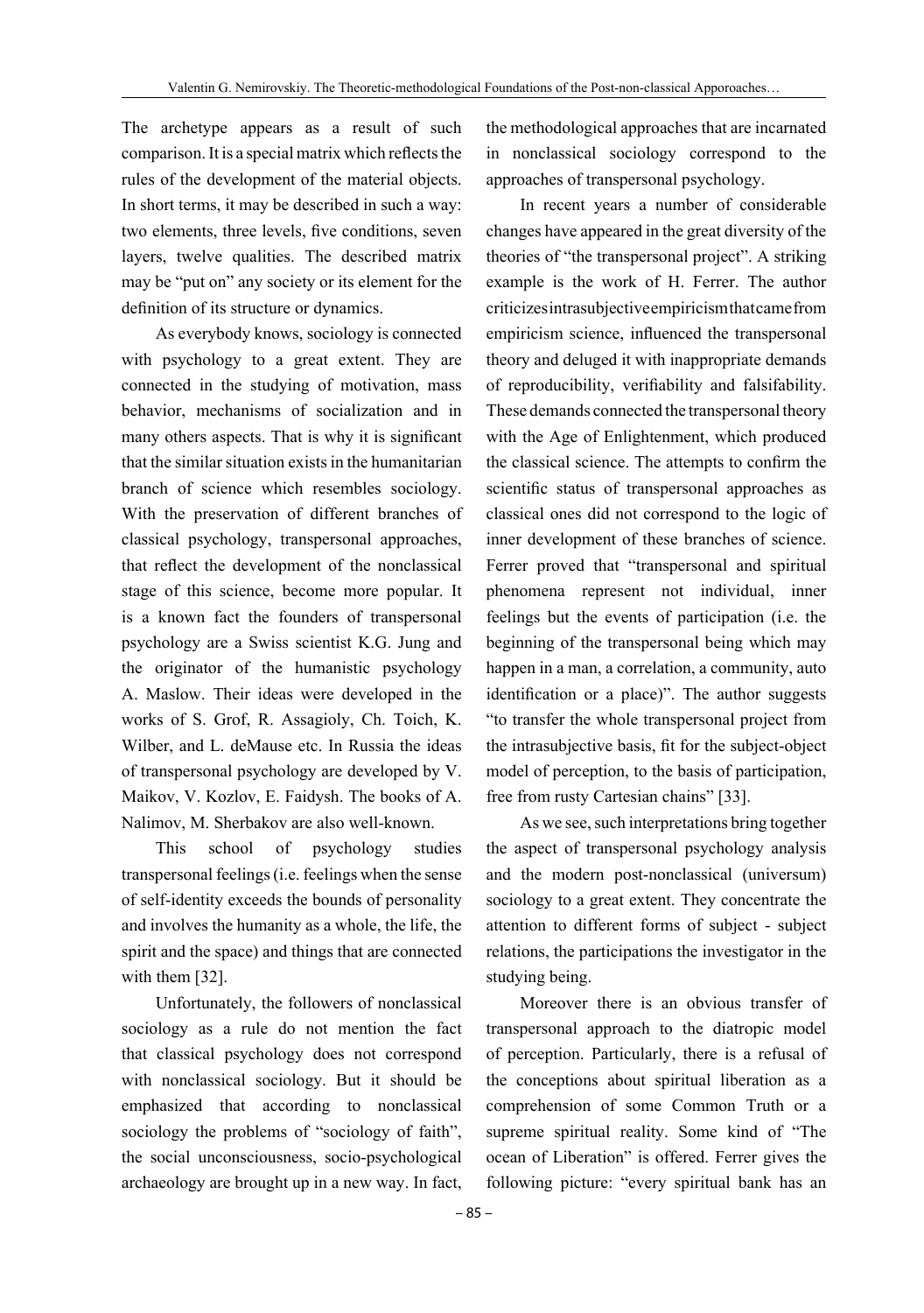independent status. To reach it, it is necessary to use an appropriate boat" [34]. In other words, the matter concerns the diatropic search of the unity in the variety.

So, the post-nonclassical sociology, based on the modern scientific view of the world, has the following characteristics: the development of interdisciplinary and complex approach to the analysis of social reality; synthesis of sociohumanitarian and natural-science knowledge; applying polyparadigmatic approaches; extension of the subject of sociology and elimination of the distinction between sociology and other sociohumanitarian sciences; applying contemporary research areas of system analysis (synergetics, diatropics, fractal approach etc); analysis of the effect of natural and cosmic factors on social dynamics. Post-nonclassical sociology pays attention to qualitative research methods and applies methods of mathematical statistics for quantity data analysis. It overcomes the concept of an individual as an exceptionally rational being, considering an individual in the unity of conscious and unconscious, rational and emotional manifestations. The socio-engineering function of sociology also increases. New original methods of analysis have been developed on the basis of postnon classical sociology [35]. Moreover, the postnonclassical sociology is the universum sociology which studies the society as a unity of natural cosmic connections and dimensions.

The post-nonclassical sociology pays great attention to qualitative methods. For a long period, in the modern Russian sociology there was an idea about a man as about a particularly rational human being. The post-nonclassical sociology considers a man in the unity of conscious and unconscious, rational and emotional manifestations. In particular, in the end of 1980s we introduced an impression "value feelings" in sociology. Its relevance and effectiveness were defended in my Ph.D. thesis in 1990 in Vilnius [36]. The fact is

that there are orientations toward rational values (like "clear conscience", "wealth", "comfort", "health" etc.) and also there are orientations toward the complexes of value feelings. The first ones exist only at the verbal level, the second play a very important part in the motivation of people's social activity. We developed a special test "Emotional direction of a person", that helped to question dozens of thousands of respondents for 15 years [37].

An important direction of the post-nonclassical (universum) sociology is the study of unconscious levels of the mass consciousness. Different methods are used for it: traditional methods of mathematical statistics as, for example, factor analysis and special methods which are taken from physiology: project methods, associative tests, group meditations. The method of research which is known as self ethnography is also very important. The application of transpersonal approaches would bring good prospects for the development of the society perception from the direction of post-nonclassical sociology. W. Braud and R. Anderson give a wide diversity of research methods which make not only for the analysis of feelings, values, senses, transcendence but also for the development of most important human qualities [38].

As a matter of fact the post-nonclassical (universum) sociology is turning from investigating into constructing sociology. At this step its socioconstructing, socially transforming function is becoming stronger. There is a transfer from the development of "practical recommendation for the customer" to the participation in its realization, social accompaniment social changers. Special trainings play a more important part in the work of a sociologist. They combine the analysis of a social situation and its special changing, the rise of activity of a social subject, the support with a social harmony. For example, we developed and held a number of trainings of corporate culture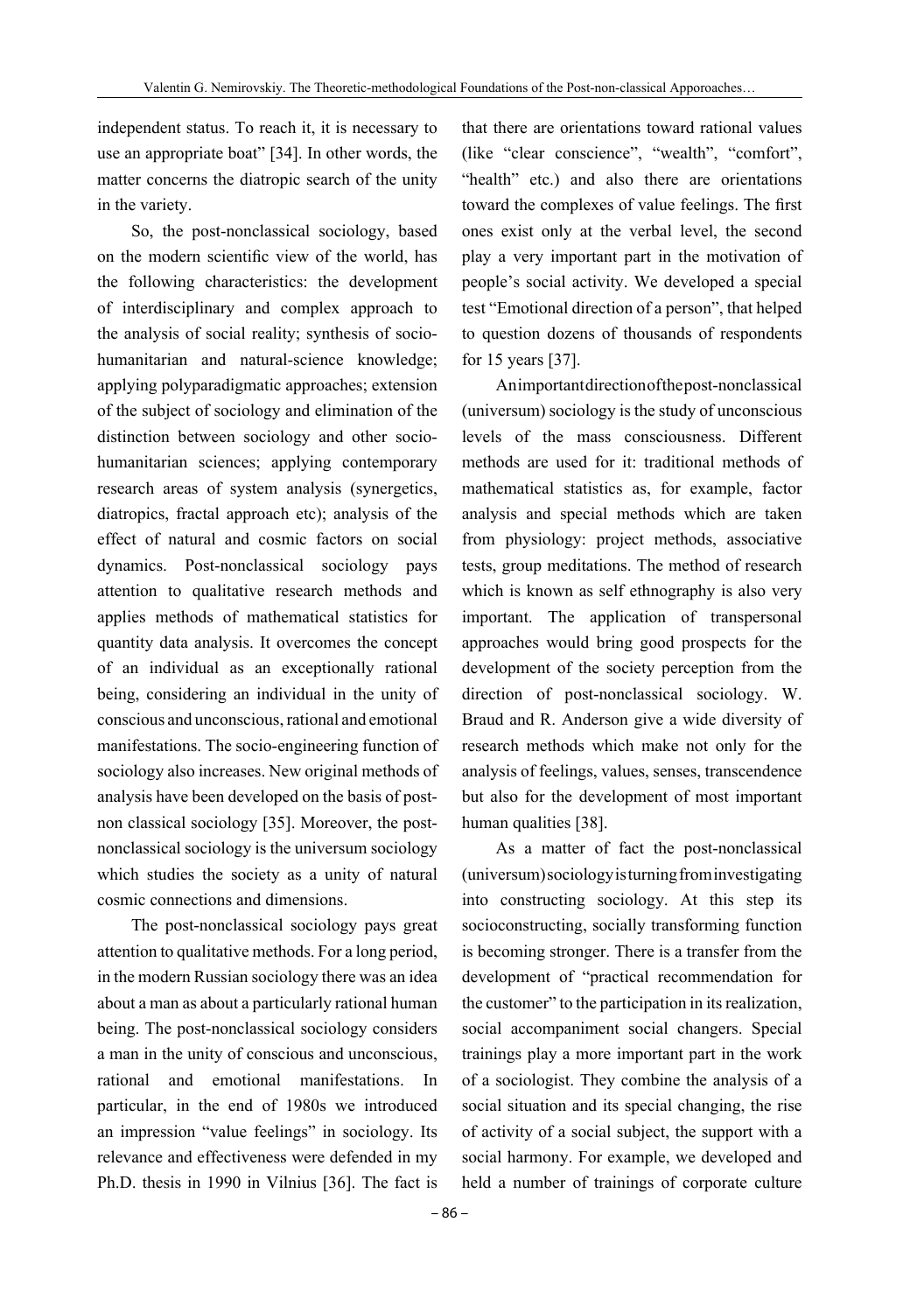development and trainings of the analyzis and forming of the orientations of the meaning of life.

It is widely known that any social theory is proved after a time and mainly with the help of a concrete social practice. It may be truly said that post-nonclassical soicology passed the tests successfully [39]. D.D. Nevirko elaborated the integral model of person socialization on the basis of the principle of minimal universum. It takes into account the rhythmics of the process and the influence of external and internal factors. By means of this model a great number of extended empirical research were conducted. This model has been using in the system of training of specialists for the Ministry of Internal Affairs of Russia for ten years [40].

The universum approach is efficient for the social analysis of mass consciousness, because it lets investigate value feelings, the conceptions of the meaning of life and the attitudes towards the death, the sin as a social phenomenon [41]. This principle reflects both stable and transitive structure of the society. That is why it may be effectively used for the analysis of modern Russian society. For example, S.V. Grishaev offered new theoretical methodological ideas about the social structure of the society on the basis of the universum approach. He showed special functions of the kernel and the periphery of social groups,

proved the importance of marginal groups in the transformation of the social structure, exposed real processes existing in modern Russian society [42].

It is very important to show look-ahead capability of the universum approach in sociology. According to Belarusian sociologist V.I. Kudryavtseva, if this approach is applied for social prognosis, it may be connected with the general tendency of globalization and cosmization of the social reality and sociological knowledge, and also it may develop the conception of the unity of social and space sphere. On the basis of the universum approach she created the model of social prognosis. This model is an informational system of description and prognosis of social behavior, that may be applied to the concrete social objects with specific character of social, historical and cultural development [43].

So, on the post-nonclassical (universum) stage of its development, the contemporary sociology overcomes disintegration and the loss of subject of sociology which is peculiar to the postmodern epoch [44]. Undoubtedly, in the nearest future Russian sociology still will be a multiparadigmatic science. The intense development of different schools and theoretical branches will continue. And we will be the witnesses of the "competition" between them.

## **References**

- 1. "The Regional Sociological Schools on the Boundary of the XXI Century", *Collection of Materials of the Interregional s\Scientific and Theoretical Conference*. ed. by D.D. Nevirko (Krasnoyarsk, 2001).
- 2. V. G. Nemirovsky and D.D. Nevirko, "The Regional Sociological Schools on the Boundary of the XXI Century", *Sociological Research,* # 9 (2002), p. 135-136.
- 3. *Wave Processes in the Social Development* (Novosibirsk, 1992).
- 4. S.I. Grigoriev and A.I. Subetto, *The Essentials of the Nonclassical Sociology* (Barnaul, 2000); *Sociology on the Threshold of the XXIst Century: the Main Trends of Research* (Moscow, 1999);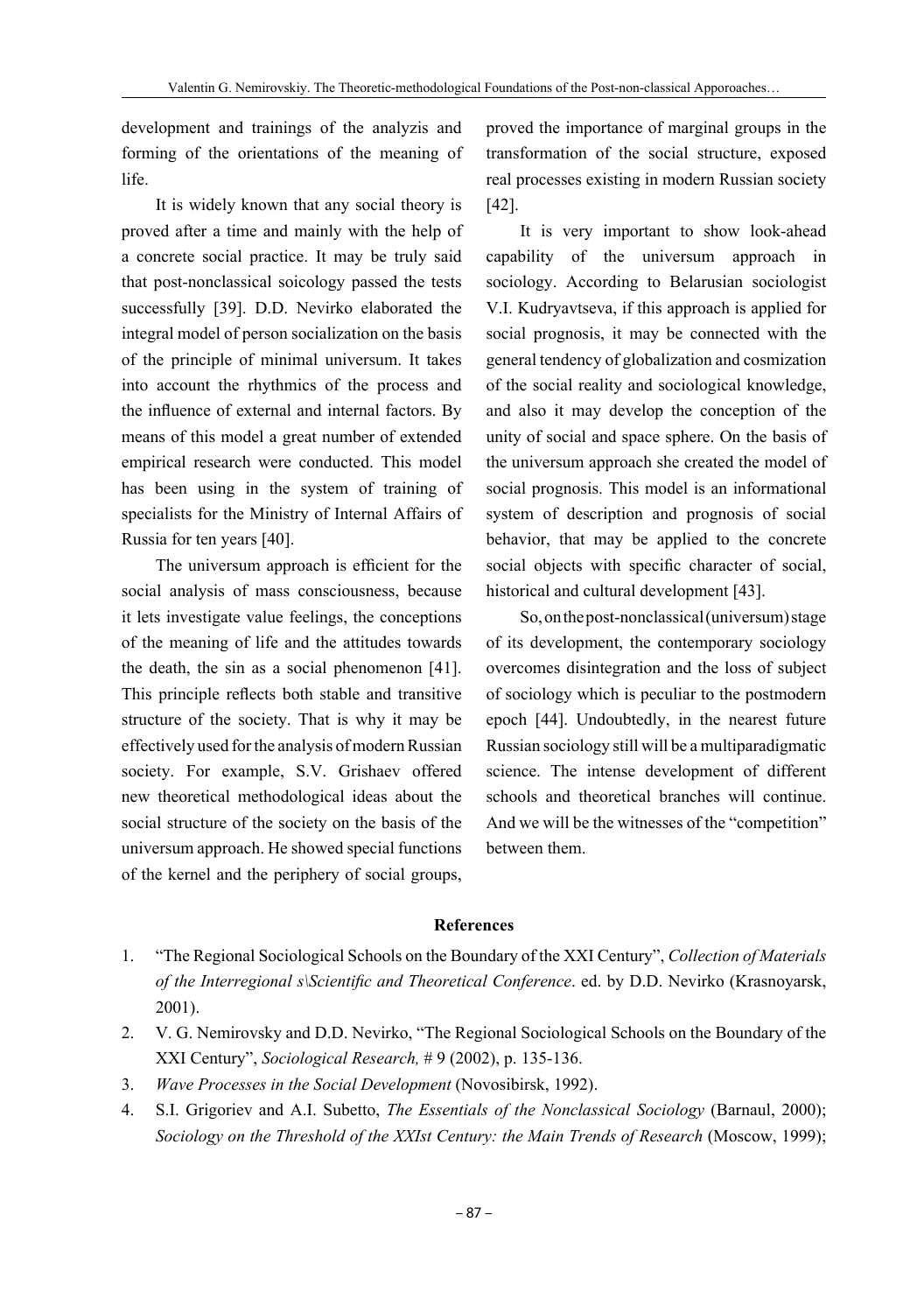A.I. Subetto, *Russia and Humanity on the Pass of History and on the Threshold of the Third Thousandth* (St. Petersburg, 1999); A.I. Subetto, *Mind and Antimind* (St. Petersburg, 2003).

- 5. V. V. Vasilkova, *Peace and Chaos in the Development of Social Systems* (St. Petersburg, 1999).
- 6. Y.M. Plotinskiy, *Mathematical Modeling of Dynamics of Social Processes* (Moscow, 1992).
- 7. Y.V. Yakovets, *Cycles, Crises, Prognoses* (Moscow, 1999).
- 8. A.A. Davydov, *Methodical Textbook about Measuring Structural Disharmony of Social Systems*  (Moscow, 1990); A.A. Davydov and A.N. Churakov, *Modular Analysis and the Modeling of the Society* (Moscow, 2000); A.A. Davydov, *System Approach in Sociology: The Laws of Social Systems* (Moscow, 2004).
- 9. M.M. Tonenkova, *Sociology of Spiritual Life of Russia: the Modern Paradigm* (Nizhni Novgorod, 2000); M.M. Tonenkova, *Basic Trends of Spiritual and Creative Development of Russian Society in the Third Thousandth* (Nizhniy Novgorod, 2000).
- 10. O.D. Kurakina, *Russian Cosmic Consciousness as a Sociocultural Phenomenon* (Moscow, 1993).
- 11. L.P. Kuksa, *Integral Sociology. A Study in Six Volumes,* vol. 1(Novosibirsk, 2004).
- 12. Yu.G. Volkov and I.V. Mostovaya, *Sociology* (Moscow, 1998), p. 55-62.
- 13. Yu. V. Tchaikovsky, *Elements of the Evolutional Diatropic* (Moscow, 1990), p. 9-17; "Youth in the diverse world", *Sociological Research*. # 1 (Moscow, 1988).
- 14. S.G. Kirdina, "Import of Concepts, Obsolete Approaches or New Original Theories?", *On the State of Fundamental Researches in Russian Sociology*, # 8 (2001), p. 40.
- 15. *The Nonclassical Sociology in Modern Russia: the Gathering of Methodological Potentiality and Technological Possibilities* (Moscow-Barnaul, 2003), p. 5.
- 16. A.I. Subetto, *Sociogenetics: System Genetics, Social Intelligence, Educational Genetics and World Development* (St. Petersburg-Moscow, 1994).
- 17. A.I. Subetto, "The Nonclassical Sociology: the Essence, the Matters of Appearing and Developing", *Sociology on the Threshold of the XXIst Century* (Moscow, 1999), p. 18–19.
- 18. V.G. Nemirovskiy, D.D. Nevirko and S.V. Grishaev, *Modern Sociology: Classical and Post-Nonclassical Approaches to the Analysis of Sociological Reality* (Moscow, 2003).
- 19. V.G. Nemirovskiy, *Essentials of Theoretical Sociology* (Krasnoyarsk, 1991); ---. *An Introduction to Theoretical Sociology* (Krasnoyarsk, 1994); ---. "Modern Sociology and Russian Cultural Traditions", *Sociological Research*, # 3 (Moscow, 1994).
- 20. V.N. Turchenko, "A Problem of Classicalism and Nonclassicalism of Sociology", in *The Nonclassical Sociology in Modern Russia: the Gathering of Methodological Potentiality and Technological Possibilities* (Novosibirsk, 2004), p. 24-25.
- 21. M.Y. Reznik, "The Ways of System Reorganization and Integration of Social Knowledge (Features about Future of Native Social Science)", in *A Personality. A Culture. A Society*, vol. II., pub. 2 (Moscow, 2000), p. 72-73.
- 22. V.S. Stepin, *Philosophical Anthropology and a Philosophy of Science* (Moscow, 1992); V.S. Stepin, *Theoretical Knowledge* (Moscow, 1999).
- 23. V.I. Arshinov and V.G. Budanov, "Cognitive Foundations of Synergetics", http://www.synergetic. ru/science/print.php?print=arshbu1
- 24. V.V. Vasilkova, I.P. Yakovlev, I. Barygin, etc., *Wave Processes in the Social Development* (Novosibirsk, 1992); V.V. Vasilkova, *Peace and Chaos in the Development of Social Systems*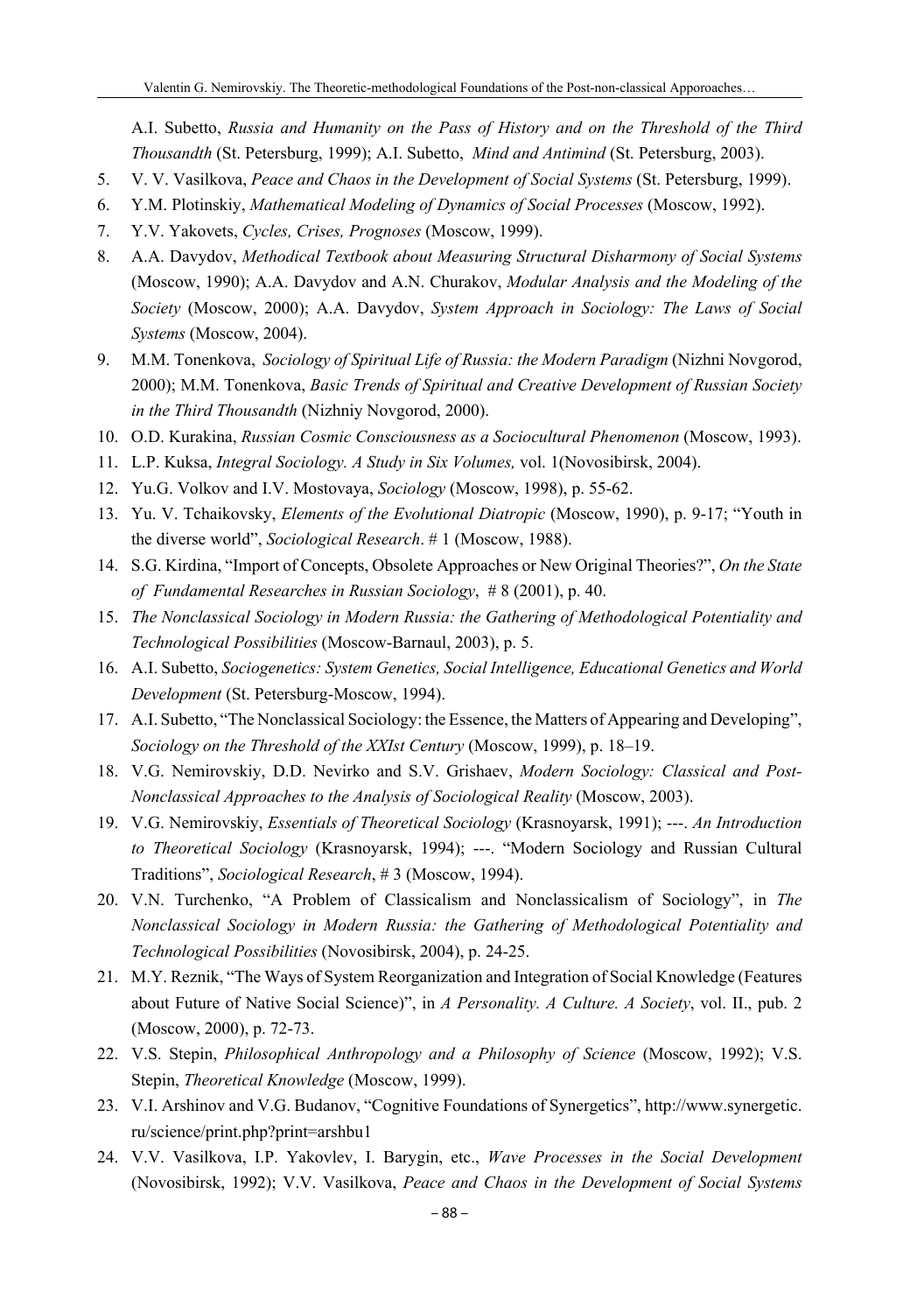(St. Petersburg, 1999); V.V. *Melnik, A Philosophy of Bifurcational Management* (Tyumen, 2001); Novokreshenov A.V. Self–organization of Territorial Community and Local Self – governing (Novosibirsk, 2002).

- 25. T.P. Grigorieva, "The Image of the World in Culture: the Meeting of the West and the East", in *A Culture, a Man and the View of the World* (Moscow, 1987), p. 262-299.
- 26. V.P. Kaznacheev V.P. and E.A. Spirin, "The Phenomenon of a Man: the Complex of Socionatural Characteristics", in *A Man in the System of Sciences* (Moscow, 1989), p. 121-133.
- 27. N.K.Serov, *The Personality and the Time* (Leningrad, 1989), p. 131, 164-165.
- 28. V.P. Kaznacheev, *The Study of V.I. Vernadskii about Biosphere and Noosphere* (Novosibirsk, 1989); V.F. Venda, *The Waves of Progress* (Moscow, 1989), p. 38; "Nonlinear World of Postnonclassical Science (According to the Materials of Round-table Discussion." in *Synergetic Paradigm. Cognitive-communicative Strategies of Modern Science Perception (Moscow, 2004),* p. 564.
- 29. V. S. Egorov, "Post-nonclassical Science and Modern Outlook", in *Synergetic Paradigm. A Man and a Society in Unstable Conditions* (Moscow, 2003), p. 73-74.
- 30. V.G. Nemirovskiy, *An Introduction to Theoretical Sociology* (Krasnoyarsk, 1999), p. 24-30.
- 31. V.G. Nemirovskiy, *An Introduction to Theoretical Sociology* (Krasnoyarsk, 1991); V.G. Nemirovskiy, *The Essentials of Theoretical Sociology* (Krasnoyarsk, 1994); V.G. Nemirovskiy, "Modern Sociology and Russian Cultural Traditions", *Sociological Research*, # 3 (Moscow, 1994); V.G. Nemirovskiy and D.D. Nevirco, *Theoretical Sociology. Nontraditional Approaches* (Krasnoyarsk, 1998); V.G. Nemirovskiy, U.V. Gritskov and A.V. Pavlov, *The Images of Social Reality* (Krasnoyarsk, 1999); V.G. Nemirovskiy, *Universum Diagnostics of Russian Society* (Krasnoyarsk, 2001); V.G. Nemirovskiy, *Fundamental Values in the Mass Consciousness: Value Feelings, the Meaning of Life and the Attitude towards Death, Sin as a Social Phenomenon* (Krasnoyarsk, 2002); V.G. Nemirovskiy, *Modern Sociology* (Krasnoyarsk, 2002).
- 32. V. Maikov and V. Kozlov, *Transpersonal Psychology. Sources, History, Current State* (Moscow, 2004).
- 33. X. Ferrer, *A New View to Transpersonal Theory: Human Spirituality from a Participation Standpoint* (Moscow, 2004), p. 200.
- 34. X. Ferrer, *A New View to Transpersonal Theory. Human Spirituality from a Participation Standpoint* (Moscow, 2004), p. 223.
- 35. V.G. Nemirovskiy, D.D. Nevirko and S.V. Grishaev, *Classical and Post-nonclassical Approaches Towards the Analysis of the Social Reality* (Moscow, 2003), p. 5.
- 36. V.G. Nemirovskiy, "The Conceptions of the Meaning of Life in the Mass Consciousness of the Student Youth: Methodology and the Experience of Sociological Research", Doctoral thesis (Vilnius, 1990).
- 37. V.G. Nemirovskiy, *Fundamental Values in the Mass Consciousness. Value Feelings, the Meaning of Life and the Attitude towards Death, Sin as a Social Phenomenon* (Krasnoyarsk, 2004); V.G. Nemirovskiy, *General Sociology* (Rostov-on-the Don, 2004).
- 38. W. Braud and R. Anderson, *Transpersonal Research Methods for the Social Sciences* (Thousand Oaks, CA: Sage 1998).